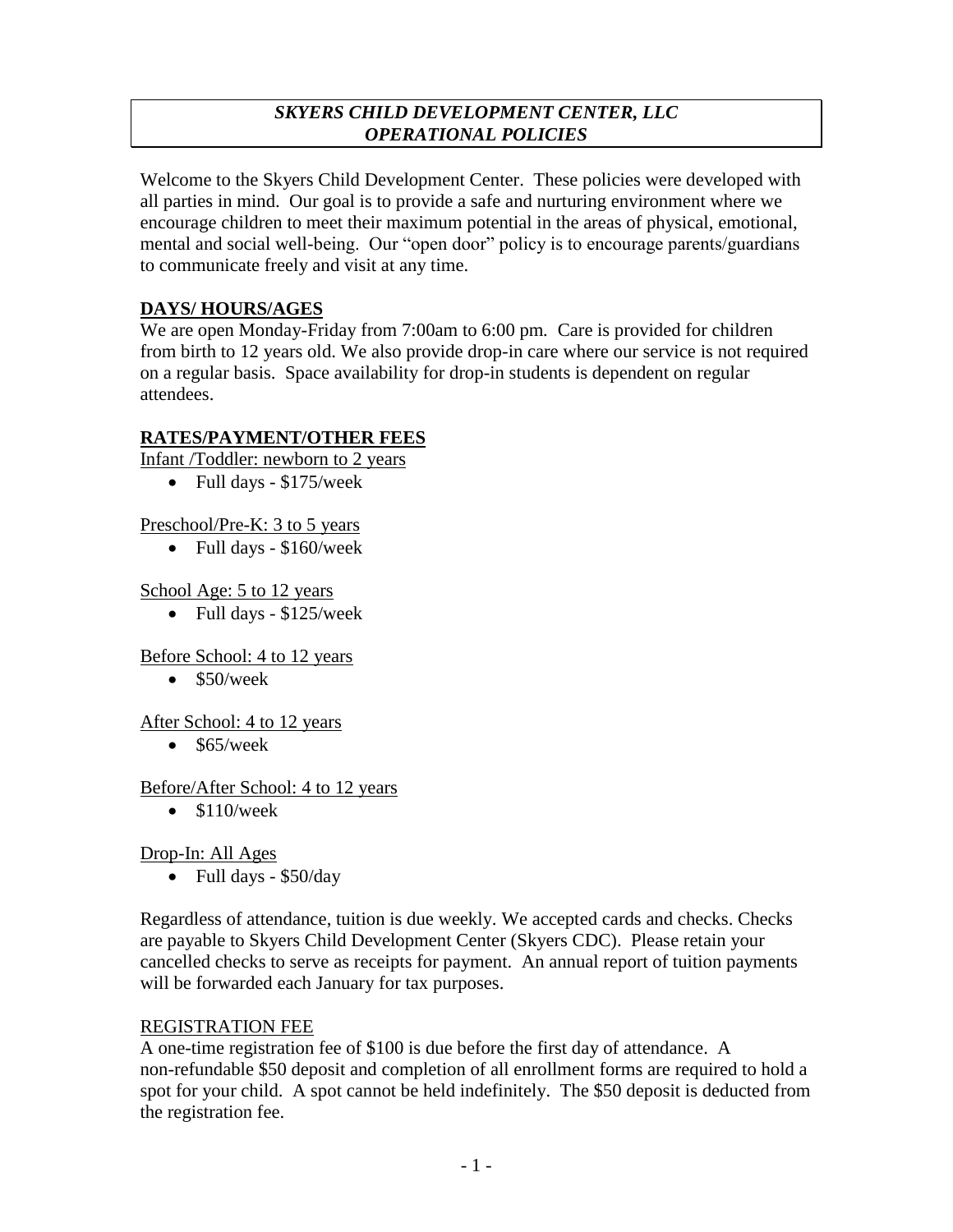## LATE PAYMENT FEE

Payment is late if it is not received by closing on the due date. A late charge of \$5.00 per day will be added to your fee if your tuition is not received by closing on the following day. Special arrangements must be made for payment if the facility is closed.

If payment is not made and your child has been absent for three or more consecutive days without explanation, the child's space will no longer be guaranteed.

### RETURNED CHECKS

There is a \$30.00 charge for "insufficient funds" checks. If there are two occurrences of returned checks, all future payments must be made by money orders or cashier's checks.

### LATE PICK UP CHARGE/EARLY DROP OFF

If a parent/guardian is late picking up their child, there is a \$5.00 charge for each 15 minute increment.

### **CHANGES**

Fees are subject to change. Four weeks notice will be given before any change is implemented.

## **ENROLLMENT PROCEDURES**

Along with paying the registration fee, the following forms must be read, completed and /or signed prior to the first day of your child's attendance:

- Application
- Contract
- Operational Policies
- Identifying and Emergency Information
- Medical Report (Current immunization required)
- Discipline and Behavior Management Policy
- Permission to Administer Medication (if applicable)
- Infant Feeding Schedule (under 15 months old)
- Travel and Activity Authorization
- Child Enrollment Form for Child & Adult Care Food Program (CACFP)
- Infant/Toddler Safe Sleep Policy
- NC Child Care Law and Rules

### **CLOSINGS**

The schedule for paid holidays is listed below. If the holiday falls on a weekend, the Center will close the same day as the federal and state offices. Christmas is traditionally scheduled as a five-day holiday.

- New Year's Day
- Martin Luther King Jr.
- President Day
- Good Friday
- Memorial Day
- Independence Day
- Labor Day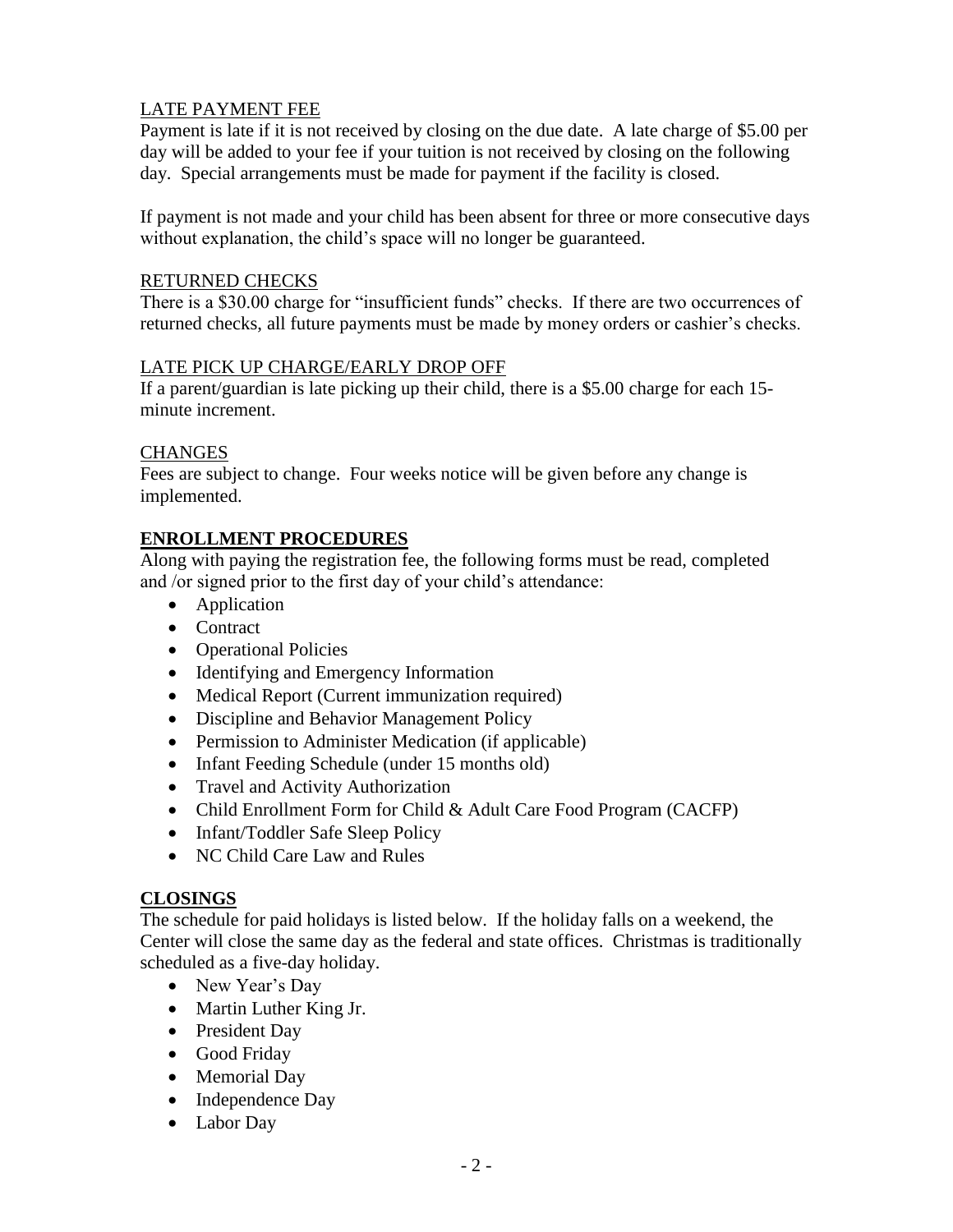- Thanksgiving Day and the following day
- Week of Christmas

# **VACATION**

Tuition is due regardless of attendance. Payment obligation is based on the days you agree to use the center, not on actual days of attendance.

# **SEVERE WEATHER**

In the event of severe weather, the Center will follow the advice of our local television and radio station. If it is necessary to close, parents will be called to pick up their children.

# **SUPPLIES/PROVISIONS**

The parent/guardian should provide the following items:

- 2 Sheets and 2 blankets for rest time
- Change of clothes
- Diapers and wipes
- Bottles and drink containers must be labeled with the child's name & date

All items should be labeled with the child's name

# **SIGN IN AND OUT**

An adult signature is required when dropping off and picking up your child. A Sign IN/OUT Record will be available.

# **TERMINATION POLICY/ SCHEDULE CHANGE**

Before removing your child from the Skyers Child Development Center or changing his/her schedule, two weeks notice is required in writing. This allows reasonable time to fill the spot. If your child does not continue to attend the Center for the duration of the two weeks, you will be required to pay all fees up to the two weeks notice. All remaining fees are due on the first day of the last week of attendance. The Center will also give a written, two-week notice to the parent/guardian if it should become necessary to terminate your contract.

# **DISCIPLINE POLICY**

Time-out and/or redirection will be the discipline approach used with children in care. No form of corporal punishment will be used at any time on any child for any reason. No child will be punished in relation to food, rest or toileting accidents. A copy of the discipline policy will be reviewed before enrollment and a copy of the signed policy will remain as a part of the child's file. A copy shall also be given to the parent/guardian.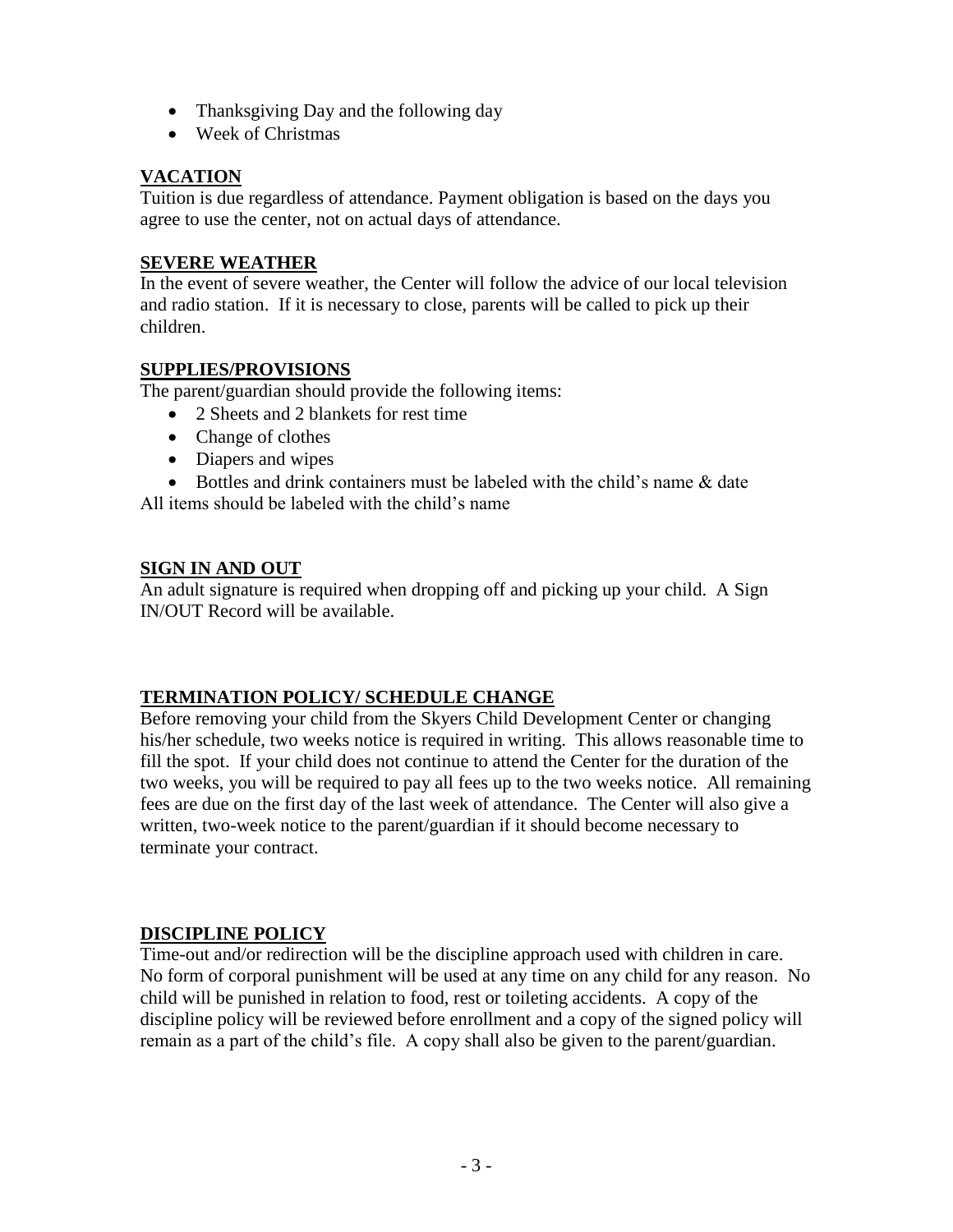# **ADMINISTRATING MEDICATIONS**

A Medication Permission Form must be completed in full and must contain information on dosage and time(s) to be given. Prescription and over-the-counter drugs will be given under the following conditions:

- The medication is in the manufacturer's original container
- The medicine is prescribed or recommended for the child by a physician
- The child's name is written on the bottle label
- The expiration dated on the bottle has not passed

The parent/guardian must bring an appropriate dispenser for your child.

# **FIRST AID & CPR CERTIFICATION**

The staff is certified in CPR and First Aid. These certifications are kept current. First aid supplies are available at all times for use if necessary.

# **EMERGENCY INFORMATION REQUEST**

Health and emergency information is kept on file for each child and should be updated by the parent as necessary.

# **TRANSPORTATION PROCEDURES AND PERMISSION**

Transportation is not provided for attendance purposes. When transportation is provided for field trips, written parental permission and emergency information is kept in the vehicle. Children will only be transported in approved car seats or safety restraints. The parent/guardian will always be informed before their child is transported anywhere. The Center needs parents to volunteer for field trips.

### **PICK-UP**

At the time of enrollment, parents are asked to designate who may pick up their child. No child will be permitted to leave with any person other than those who have been designated by the parent in writing. If the designated person/s is unable to pick up the child, a written permission or a phone call is required prior to pick up. All adults who are not known by the staff must show a valid photo identification before the child is released.

### **FIRE DRILLS**

Fire Drills are conducted with the children on a monthly basis to insure that everyone knows the procedure to follow in case of a fire. The Center keeps a record of monthly fire drills, which are available for review.

### **ABUSE AND NEGLECT REPORTING PROCEDURES**

At any time a child is suspected of being abused or neglected, the Center is required by law to report any suspicions to the Department of Social Services in Mecklenburg County.

# **ACCIDENTS & INJURIES**

All efforts are made to provide a safe indoor and outdoor environment for the children. First aid will be administered when necessary. Once the child has been cared for and comforted, the parent will be contacted and informed about the incident. In instances where immediate medical attention is required, the health care professional will be contacted first and the parent will be contacted second. In the case of a serious or life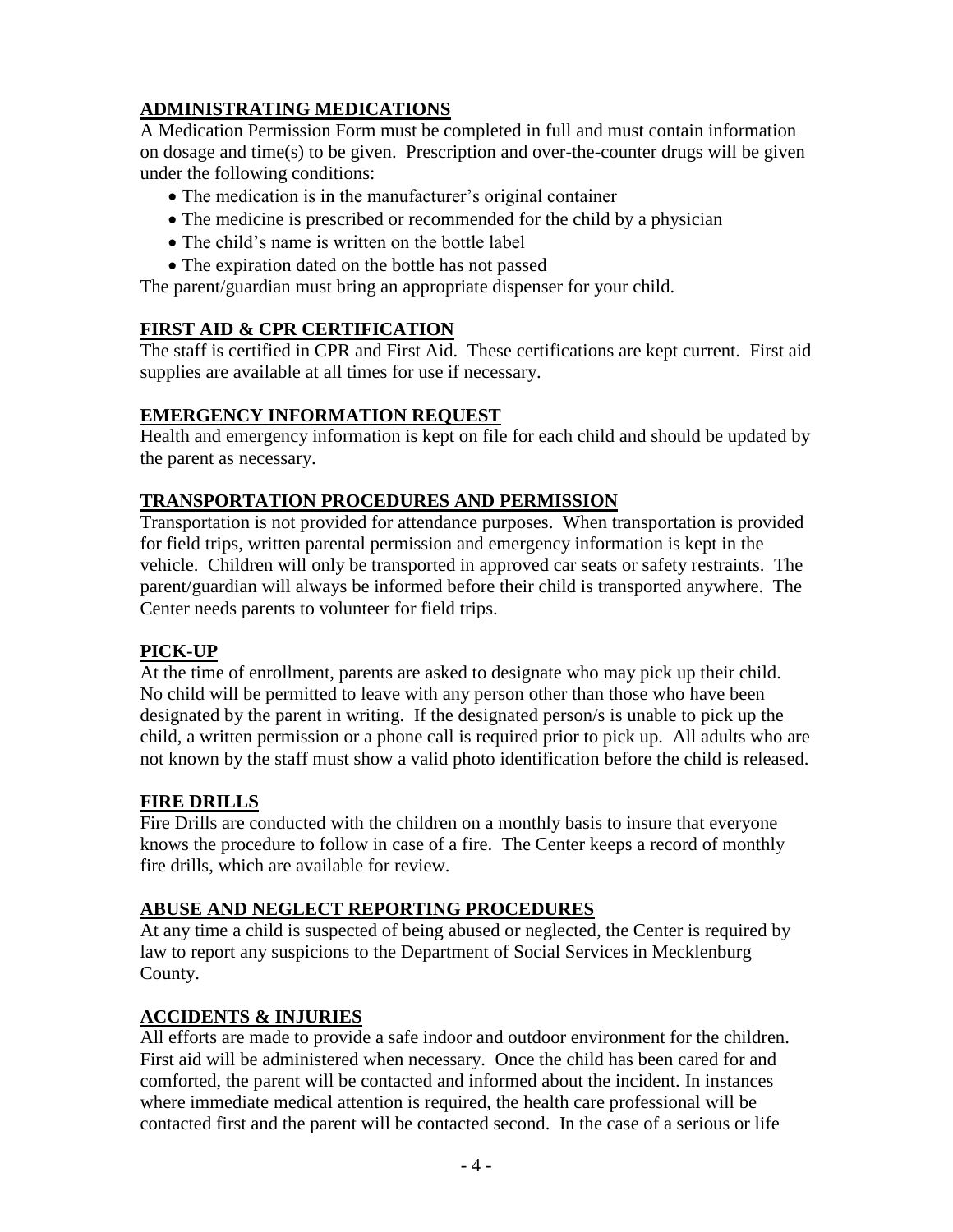threatening injury, 911 will be called. If you cannot be reached, your emergency contact person will be called.

# **REPORTING INJURIES**

If a health care professional has to care for your child, an Incident Report will be completed and filed.

# **ILLNESS**

Children who become ill while at the Center will be separated from the other children and their parent/guardian will be called to pick up their child within an hour. Children also need to be picked up within an hour, if the staff becomes ill. The second contact person will be called if a child cannot be picked up within the hour. A child with the following symptoms may not attend the child care:

- Temperature of 100 degrees axillary or 101 degrees orally …be fever free without medication for 24 hours before returning
- Diarrhea characterized to be more than the child's normal pattern
- Two or more episodes of vomiting within a 12 hour period
- Have scabies or lice
- Difficulty breathing or severe coughing
- Excessive running nose
- Strep throat... return 24 hours after antibiotic treatment begins
- Pertussis (whooping cough)…return 5 days after antibiotic treatment begins
- Skin problems: impetigo or ringworm... return 24 hours after treatment begins
- Tuberculosis…return when health professional states that the child is not infectious
- Red eye with white or yellow discharge... return 24 hours after treatment
- Chicken pox or rash suggestive of chicken pox

Whenever a physician's treatment is administered, a doctor's note is required before the child can return. We want to keep all of the children as healthy as possible. Please contact the Center if your child has a contagious condition, so other parents and the staff may be advised of the situation and respond appropriately.

# **SANITATION**

### HANDWASHING

Our hands may look clean, but they are most likely covered with germs. It is very important to wash our hands often and in the proper manner. Children's hands will be washed upon entering the Center, before and after meals, after bathroom visits and diapering, after outside play and after blowing or wiping nose. Hands are also washed after handling a sick child. Parents/guardians must also wash their hands if they visit the classrooms.

# DIAPERING

The staff hands are washed after diapering each child. The child's hands are also washed after each diaper change. Soiled diapers are placed in a covered, leak-proof container, which is emptied and cleaned daily. Soiled clothes are placed in a plastic bag to be taken home. The diapering area and any equipment and supplies that are touched are cleaned and disinfected.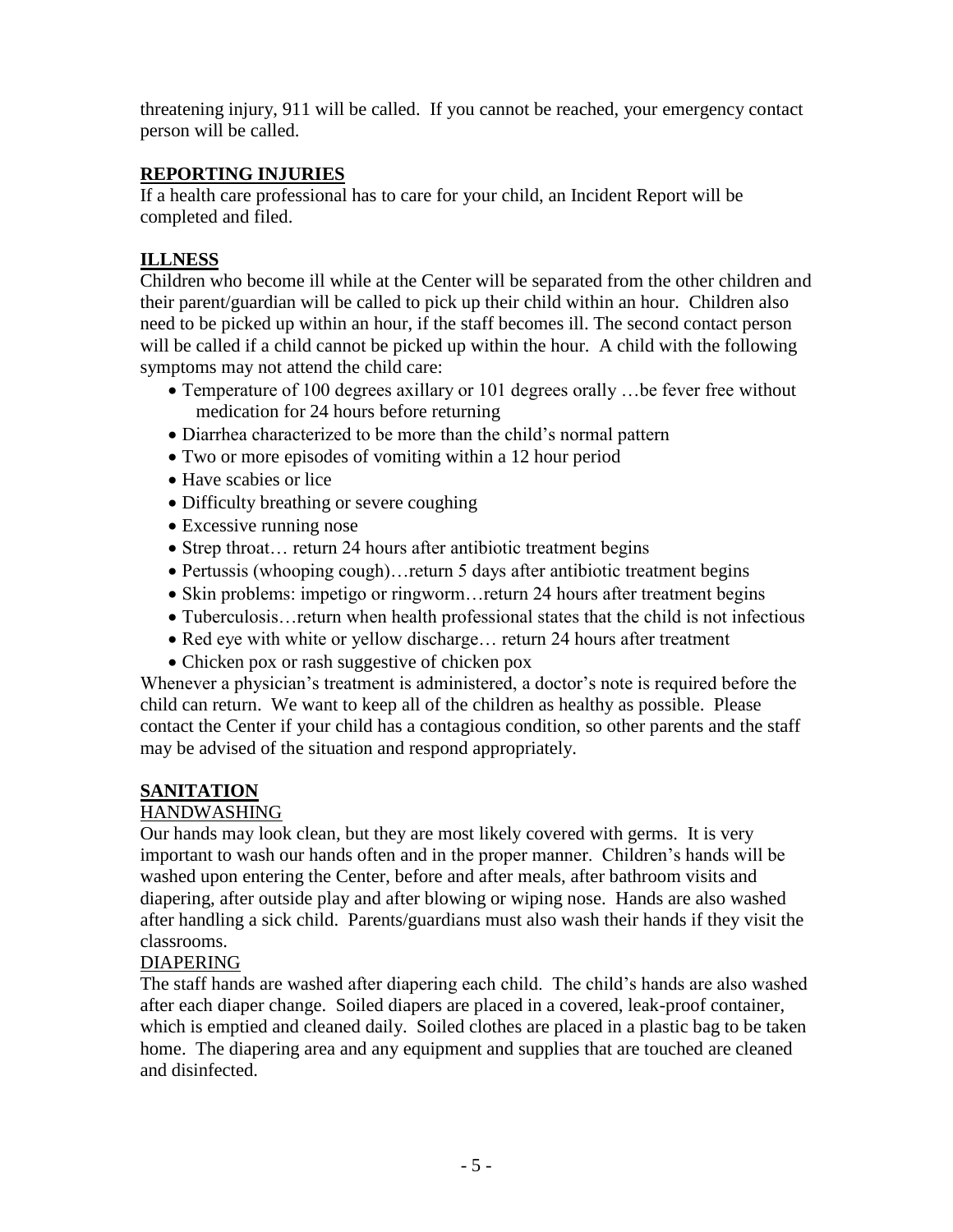### INFANT/TODDLER ROOM

Shoes are not allowed on mats and/or rugs in the Infant/Toddler Room in order to maintain a sanitary area for the children to have tummy time and crawl around freely.

## **ADDITIONAL SAFETY TIPS**

To minimize accidents while playing:

- Child's nails should be trimmed at all times.
- Hanging earrings are not allowed.
- Necklaces are not allowed.
- Hats with string are not allowed.

## **POTTY TRAINING**

Parents should first introduce the potty to their child. When the child is comfortable with being trained at home, we will start training at the Center. Please avoid clothing with many buttons and snaps. This hinders easy access and the child's independence.

## **FOOD**

A nutritious breakfast, lunch and snack are provided daily. We stop serving breakfast at 8:30, lunch is around 11:30-12:00, and an afternoon snack at 4:00pm. Breakfast consists of milk, vegetable or fruit, and carbohydrate. Lunch consist of milk, protein, carbohydrate, and 2 vegetables and/or fruits. Snack is 100% juice or milk and a fruit, vegetable or carbohydrate. A variety of food is prepared, so the children do not tire of the same food.

Food brought to the Center for a special occasion such as a birthday or holiday and is to be shared with other children must be purchased from an establishment that is inspected by health officials.

### **PROGRAM DESCRIPTION**

Some of the activities that your child may look forward to are as follows: singing favorite songs, reading stories, painting, outdoor play, sand and water play, block, and manipulative and dramatic play. Children also get the opportunity to learn numbers, letters, colors, shapes and science. Special nurturing and cuddling are the infants' favorite. Playing is your child's work. When children play and interact with a variety of toys that stimulate their social, emotional, physical and thinking skills, their minds and bodies are preparing for future success. Talk and listen to your child. Take an interest in what they have accomplished at the center each day. This will set the tone for the remainder of the evening.

### **PARENT INVOLVEMENT**

Parents have the right to visit the Skyers Child Development Center at any time while their child is present. They are encouraged to participate. Some ways of participation include birthday celebrations, holiday or seasonal parties, donations for special projects and teacher wish lists, reading a story to the children, field trips, or sharing a special